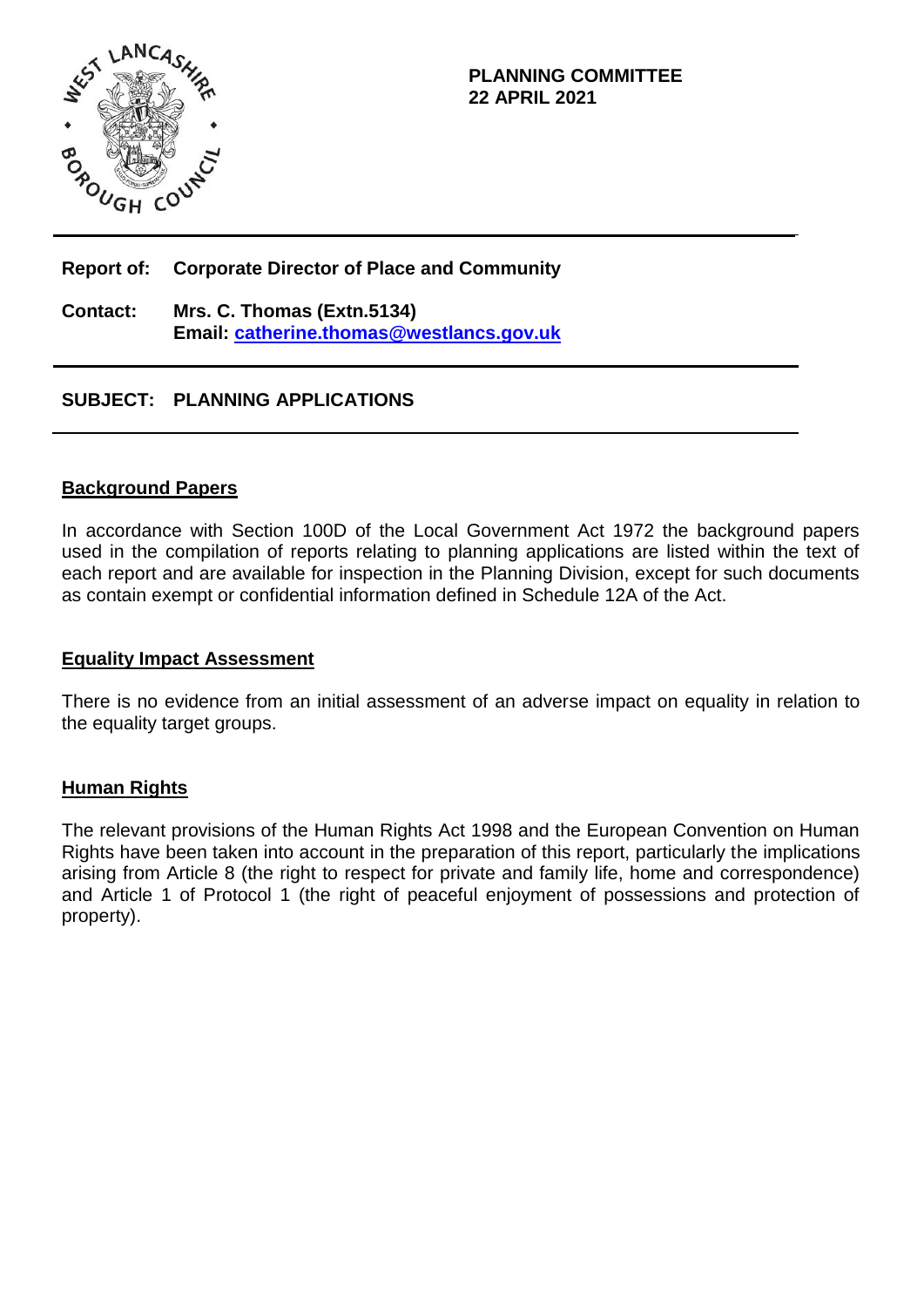# **CONTENT SHEET**

| Ward                       | <u>Appn</u><br>No | <b>Site Location &amp; Proposal</b>                                                                                                                                                                                                                                                                                                                                          | <b>Recommendation</b>                                             |  |
|----------------------------|-------------------|------------------------------------------------------------------------------------------------------------------------------------------------------------------------------------------------------------------------------------------------------------------------------------------------------------------------------------------------------------------------------|-------------------------------------------------------------------|--|
| Aughton And<br>Downholland | 2020/0938/FUL     | Land To The Rear Of 25<br><b>Brookfield Lane Aughton</b><br>Lancashire<br>Proposed 2no detached                                                                                                                                                                                                                                                                              | <b>Planning</b><br>permission<br>be<br>granted.                   |  |
|                            |                   |                                                                                                                                                                                                                                                                                                                                                                              |                                                                   |  |
| Aughton<br>Park            | 2019/0475/OUT     | White Rails Farm 86 Turnpike<br>Road Aughton Ormskirk<br>Lancashire L39 3LF                                                                                                                                                                                                                                                                                                  | <b>Outline</b><br><b>Planning</b><br>permission<br>be<br>granted. |  |
|                            |                   | Outline - Removal of existing<br>storage barns and<br>replacement with up to 9 sui<br>generis live/work units<br>(including details of access,<br>layout and scale).                                                                                                                                                                                                         |                                                                   |  |
| Knowsley                   | 2020/0698/FUL     | 11 Ash Close Ormskirk<br>Lancashire L39 3PB<br>Demolition of single garage<br>and erection of a dormer<br>bungalow following the sub-<br>division of the garden of no.<br>11 Ash Close, reconfiguration<br>of access and parking (for<br>both the existing and<br>proposed dwellings), and<br>associated hard and soft<br>landscaping (including new<br>boundary treatment). | <b>Planning</b><br>permission<br>be<br>granted.                   |  |
|                            |                   |                                                                                                                                                                                                                                                                                                                                                                              |                                                                   |  |
|                            |                   | <b>Church Street Ormskirk</b><br>Lancashire L39 3AG<br>Partial demolition and<br>extension of existing building<br>to construct a 4/5 storey mixed<br>use development comprising<br>of ground floor retail unit,<br>Café/Restaurant, student<br>accommodation and private<br>student gym.                                                                                    | <b>Planning</b><br>permission<br>be<br>granted.                   |  |
|                            | Knowsley          | 2020/0897/FUL                                                                                                                                                                                                                                                                                                                                                                | dwelling houses.<br><b>Former Poundstretcher</b>                  |  |